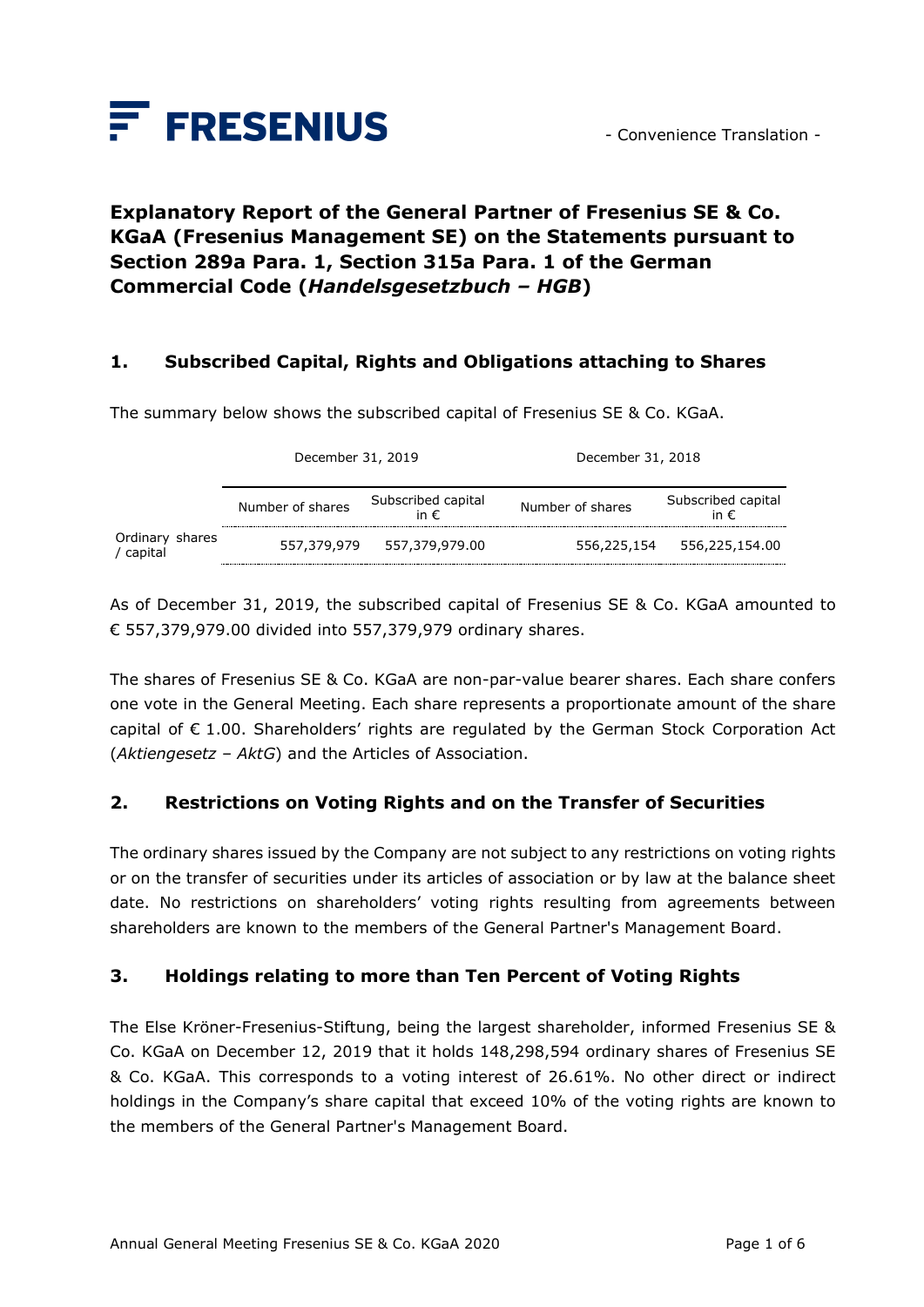### **4. Securities carrying Special Rights granting Controlling Powers**

None of the shares issued by the Company carry special rights granting their holders any controlling powers.

## **5. How Rights Are Exercised on Shares under an Employee Share Scheme if not Directly by Employees**

No information is available on the exercise of voting rights on shares under an employee share scheme where the rights are not directly exercised by employees.

## **6. Legal Provisions and Provisions of the Articles of Association on the Appointment and Dismissal of the Management and on Amendments of the Articles of Association**

Pursuant to Article 7 para. 2 of the Articles of Association of Fresenius SE & Co. KGaA, the general partner is responsible for the management of Fresenius SE & Co. KGaA. Fresenius Management SE is the general partner to the Company. Pursuant to Article 6 para. 3 of the Articles of Association of Fresenius SE & Co. KGaA the general partner is excluded from the Company

- if and as soon as all shares in the general partner are no longer held directly or indirectly by a person holding more than 10 % of the share capital of the Company, directly or indirectly via a controlled enterprise within the meaning of Section 17 German Stock Corporation Act; this will not apply if and when all shares in the general partner are held directly or indirectly by the Company; or
- if the shares in the general partner are acquired by a person who does not, within twelve months after such acquisition takes effect, submit a takeover bid or a compulsory bid to the shareholders of the Company pursuant to the rules of the German Securities Acquisition and Takeover Act (WpÜG) according to the following stipulations. The consideration offered to the other shareholders must take account of a payment made by the acquirer to the holder of the shares in the general partner for the acquisition of the shares in the general partner and the Company in excess of the sum of the general partner's equity and of the average stock exchange price of the shares in the Company being acquired, during the last five stock exchange trading days before the day of the conclusion of the agreement on the acquisition of the shares in the general partner.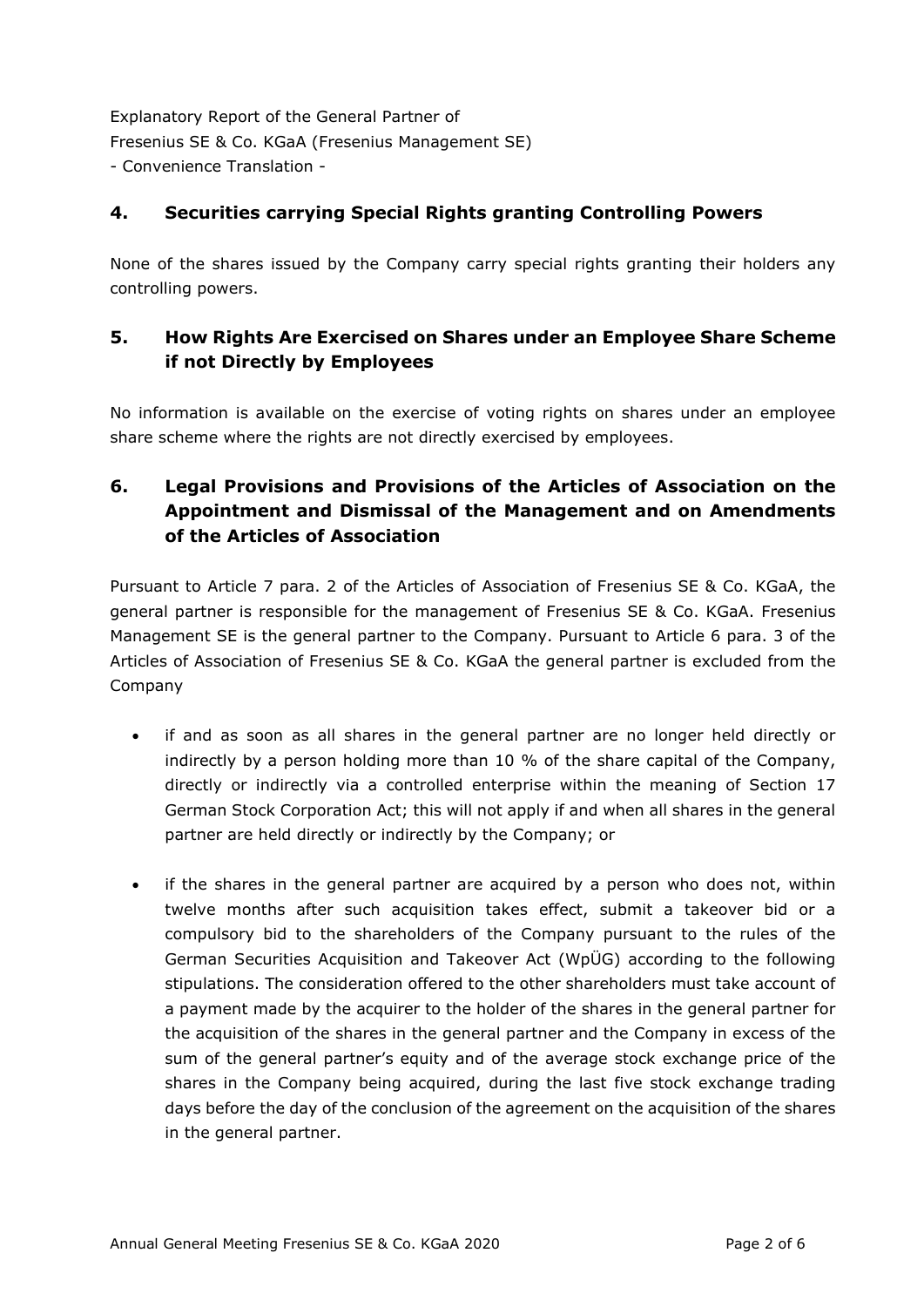The other statutory grounds for withdrawal of the general partner remain unaffected.

The appointment and the replacement of members of the Management Board of the general partner are governed by the legal provisions in Article 39 Council Regulation (EC) No. 2157/2001 of 8 October 2001 on the Statute for a European Company (SE) (SE Regulation), Section 16 SE Implementation Act (SEAG) and Sections 84, 85 of the German Stock Corporation Act as well as Article 7 para. 1, 2 of the Articles of Association of Fresenius Management SE. The members of the Management Board are appointed and dismissed by the Supervisory Board of the general partner, Fresenius Management SE. The Articles of Association of Fresenius Management SE permit that deputy members of the management board are appointed. The members of the Management Board are appointed for a maximum of five years. They may be reappointed.

The Supervisory Board may revoke the appointment of a member of the Management Board for cause. Causes are, in particular, a gross breach of the Management Board member's duties and a vote of no confidence by the General Meeting.

Changes to the Articles of Association are made in accordance with Section 278 Para. 3, Section 179 of the German Stock Corporation Act and Article 17 para. 3 of the Articles of Association of Fresenius SE & Co. KGaA. According to Section 285 Para. 2 Sentence 1 of the German Stock Corporation Act, amendments to the Articles of Association require the consent of the general partner.

### **7. Powers of the General Partner to Issue and Buy Back Shares**

By resolution of the Annual General Meeting, Fresenius Management SE, as general partner, is authorized, subject to the consent of the Supervisory Board of Fresenius SE & Co. KGaA:

• to increase the subscribed capital of Fresenius SE & Co. KGaA by a total amount of up to € 125,000,000.00 until May 17, 2023, through a single or multiple issuance of new bearer ordinary shares against cash contributions and / or contributions in kind (Authorized Capital I). Shareholders' pre-emptive rights of subscription can be excluded.

In addition, there are the following conditional capitals in the context of stock options plans, adjusted for stock options that have been exercised in the meantime:

The subscribed capital is conditionally increased by up to  $\epsilon$  4,735,083.00 through the issuance of new bearer ordinary shares (Conditional Capital I). The conditional capital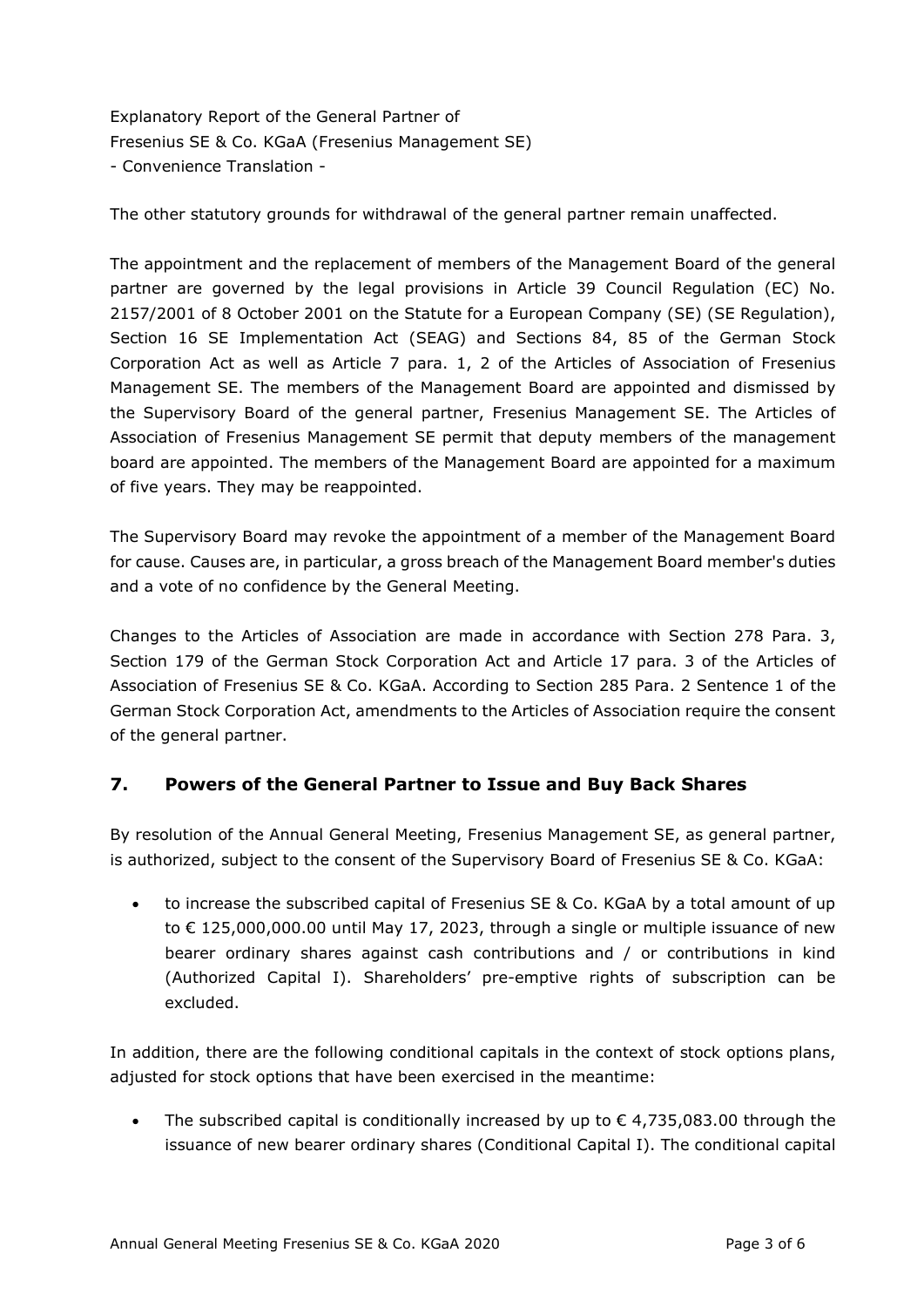> increase could only be executed to the extent that convertible bonds for ordinary shares have been issued under the 2003 Stock Option Plan and the holders of these convertible bonds exercised their conversion rights. By the expiration of the exercise period, such use is no longer possible.

- The subscribed capital is conditionally increased by up to  $\epsilon$  3,452,937.00 through the issuance of new bearer ordinary shares (Conditional Capital II). The conditional capital increase will only be executed to the extent that subscription rights have been issued under the 2008 Stock Option Plan, the holders of these subscription rights exercise their rights, and the Company does not use its own treasury shares to service the subscription rights or does not exercise its right to make payment in cash, whereby the granting of subscription rights to the Management Board of the general partner, and their settlement, shall be solely and exclusively the responsibility of its Supervisory Board.
- The share capital of the Company is conditionally increased by up to Euro 23,947,021.00 by the issuance of new ordinary bearer shares (Conditional Capital IV). The conditional capital increase will only be implemented to the extent that subscription rights have been issued in accordance with the Stock Option Program 2013, the holders of subscription rights exercise their rights and the Company does not grant treasury shares to satisfy the subscription rights, whereas the General Partner's Supervisory Board shall be exclusively competent regarding the granting and settlement of subscription rights to members of the General Partner's Management Board.

Finally, there is the following conditional capital in the context of convertible bonds and / or option bonds which have been issued based on the authorization of the general partner by the Annual General Meeting:

The subscribed capital is conditionally increased by up to  $\epsilon$  48,971,202.00 through the issuance of new bearer ordinary shares (Conditional Capital III). The conditional capital increase shall only be implemented to the extent that the holders of convertible bonds issued for cash or of warrants from option bonds issued for cash - which have been issued based on the authorization of the general partner by the Annual General Meeting on May 18, 2018 by Fresenius SE & Co. KGaA or by a group company until May 17, 2023 - exercise their conversion or option rights and as long as no other forms of settlement are used.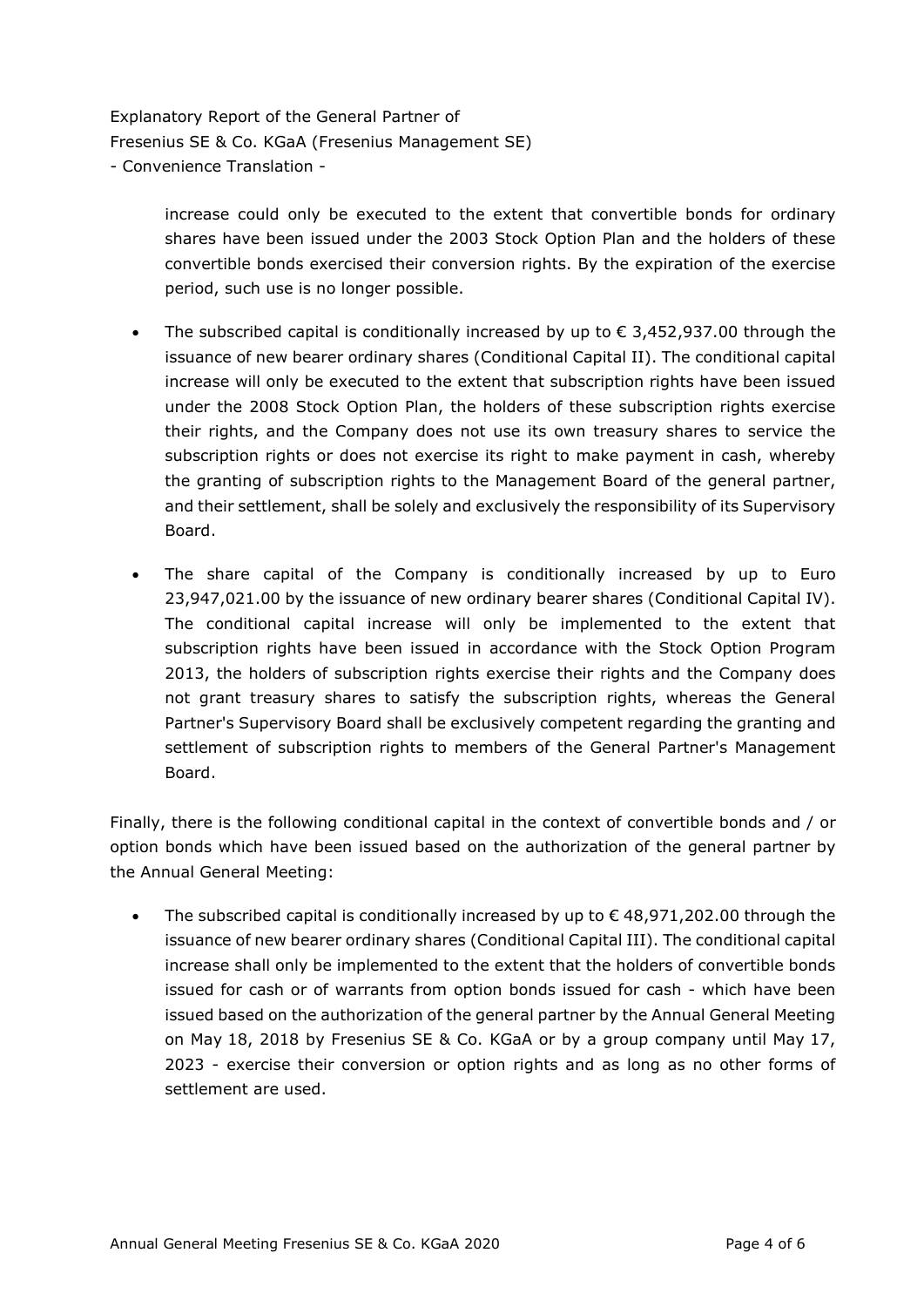The Annual General Meeting authorized the Company to purchase and use its own shares pursuant to § 71 para. 1 No. 8 of the German Stock Corporation Act up to a maximum amount of 10% of the capital stock until May 17, 2023, of which a maximum amount of up to 5% of the capital stock may be purchased using equity derivatives. Shareholders' pre-emptive rights of subscription can be excluded. As of December 31, 2018, the Company had not utilized this authorization.

## **8. Significant Agreements Conditional upon a Change of Control Following a Takeover Bid**

Under certain circumstances, a change of control as the result of a takeover bid could impact some of our long-term financing agreements embodying change of control provisions. These provisions are customary change of control clauses that grant creditors the right of premature call in the event of a change of control. However, the right of premature call usually only becomes effective if the change of control is followed by a downgrading of the Company's rating.

There are no other significant agreements between Fresenius SE & Co. KGaA and other persons that are conditional upon a change of control following a takeover bid.

# **9. Agreements of the Company concluded with Members of the Management Board of the General Partner or Employees Providing for Compensation in the Event of a Takeover Bid**

The service contracts of the Management Board members of the general partner do not contain any express provisions dealing with a change of control. No compensation in the event of a takeover bid has been agreed on with employees, either.